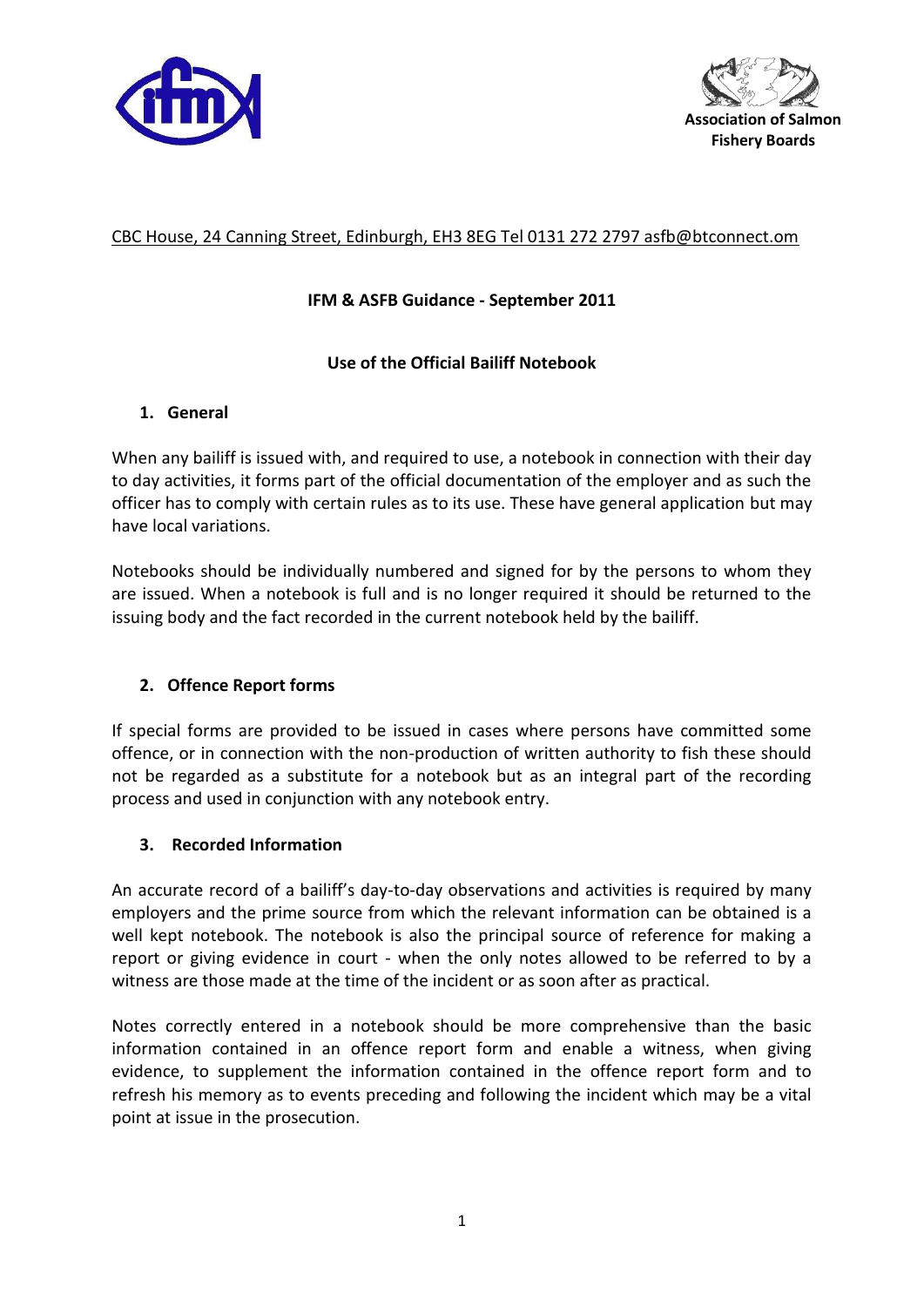



#### **4. When to use a notebook**

A person who carries out part of their duties indoors should not be expected to record everything that happens to them during this time - it should be sufficient at the commencement to simply enter the date, time commenced and the location. However, other matters relating to possible legal action such as relevant telephone calls made and received, together with the time, should also be noted. At the end of the duty a simple record to the effect that they were "Off duty" at a specified time will suffice.

The notebook comes into its own where the bailiff's duties take them outside, when a number of different events will occur in the course of the day. As a bailiff has no way of knowing at the time which of the events or observations they observe or experience in the course of their duty will be of relevance later, it follows that they should get into the habit of recording as fully as possible a chronological record of activities and observations each working day.

#### **5. Information to be recorded**

The following are good examples of the type of information which should be recorded:-

- a) the day and date;
- b) the time the duty started and, later, the time it finished;
- c) the time and location of each place visited and the purpose of the visit;
- d) the time of each relevant event and action taken e.g. detecting and reporting a pollution incident;
- e) names of people met, e.g. colleagues, some employers require this to be accompanied by the initialling of each other's notebooks;
- f) details of permit demands made and offences detected with a note on the action taken;
- g) if issued with a vehicle, the mileage reading and amount when fuel is taken ;
- h) special duties performed, e.g. attendance at court with details of the offender and any penalty imposed;
- i) water and weather conditions

Other information which may be required on a regular basis could include the numbers of permits inspected and details of river gauge readings.

With experience, and in particular in the context of report writing and the giving of evidence in court, the relevance of the type and amount of information that needs to be recorded in respect of each incident will become apparent.

Although on first sight it might appear that making entries in the notebook takes up a lot of time, in practice the actual time forms a very small part of the day's activities, and even this can be reduced if the bailiff develops their own "shorthand" and/or abbreviations.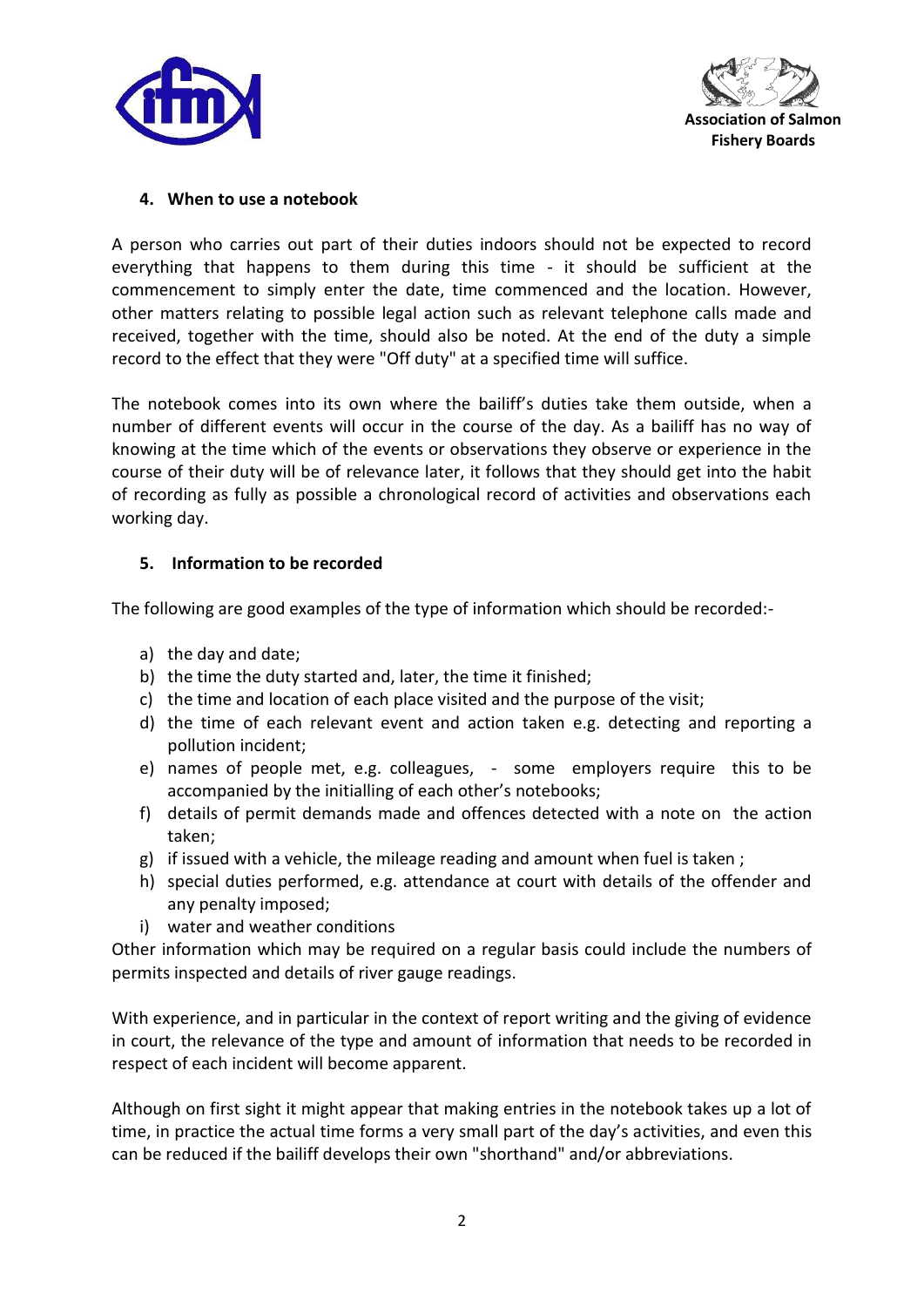



The benefit that can accrue to the bailiff from keeping an accurate record far outweighs any inconvenience it gives rise to. It should be realised that as a record of the bailiff's working day it can be used to justify any action he has taken, and in the past, notebook entries have helped absolve bailiffs of any wrongful allegations or complaints about their whereabouts and conduct.

# **6. Notebook rules**

The value of a well kept notebook becomes apparent when the bailiff is required to write a report on an incident that may have occurred several days or even weeks earlier as the information it contains should enable them recall quite clearly not only the generalities of the incident but also more detailed items.

Unless the entries in the notebook are clear and unambiguous they can, in the hands of an astute lawyer, help to discredit the evidence given by the witness. To avoid this happening certain rules need to be observed when making the entries and those which were developed by, the police are a valuable guide.

These are as follows:-

- a) that the book is used to record original notes only **and under no circumstances are notes which have been made elsewhere to be copied into the book** - if such notes have been made they must be carefully preserved for later production if required;
- b) all notes entered must be made at the time of the incident, or as soon afterwards as possible, while the facts are fresh in the mind;
- c) no erasure should be made or any page torn or removed;
- d) there should be no over-writing between lines;
- e) should an error be discovered before any other words have been added it should be neatly crossed out so that the original is still visible, and the correct word written;
- f) if an error is discovered after other words have been written it should be crossed out so that the original is still visible and the letter "A" inserted over it. At the end of the record the letter "A" should be written with the correct wording following; and
- g) any omission should be dealt with as in (f) above

### **7. The note book as evidence**

Although a bailiff may have prepared a comprehensive report on an incident, should they be required to give evidence in court about it they would not be allowed to refer directly to the report in order to refresh their memory. Only notes made at the time of an incident or as soon after as is practicable may be referred to - and these notes should be in the notebook hence it is only the notebook (and/or an offence report form) that can be used for this purpose.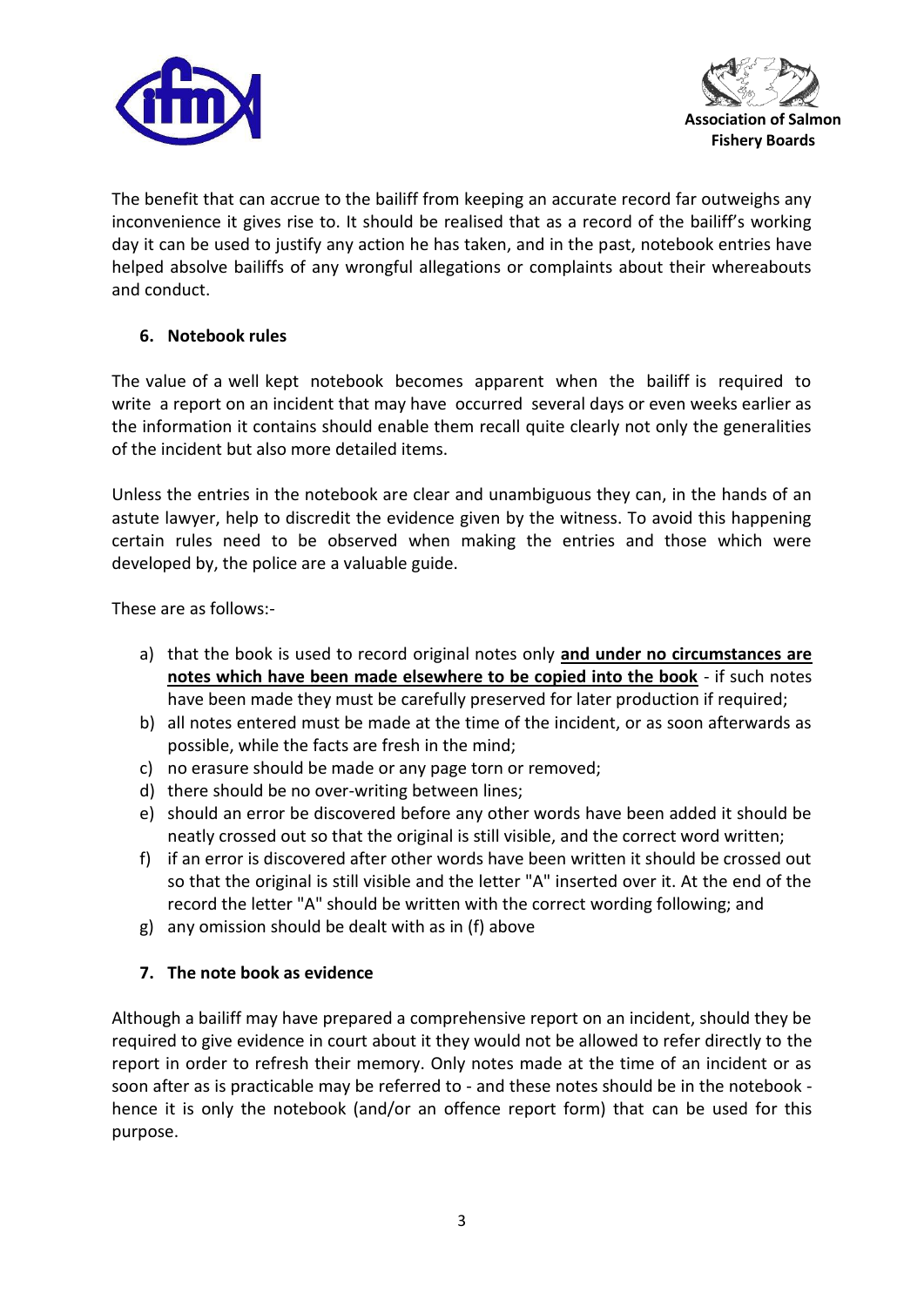



Should it be necessary to refer to the notebook in court one should only do so with the permission of the Court, and if this permission is granted it means that the notebook becomes part of the evidence and as such may be inspected by the defence.

(To prevent other details in the notebook being examined by the defence all the pages immediately before and after the relevant ones being used to refresh the memory should be secured by elastic bands).

### **8. Making the entries (See example at Appendix 1)**

In addition to the rules shown above there are others relating to the content of the entries that should be observed:

- a) write the day and date at the start of each day;
- b) note the time when each entry is made; the use of the twenty-four hour clock is preferred;
- c) entries must be legible and accurate;
- d) when an entry finishes part way along a line insert a dash to prevent further or later entries being made in the unused space;
- e) whenever a person is cautioned for a suspected offence make a note to this effect this can be simply the letter "C";
- f) abbreviations are permissible provided that they are standard to the individual, e.g. It. = left, rt. = right,  $U/S$  = upstream,  $D/S$  = downstream,  $C =$  caution issued, etc. In time most people develop their own personal set of abbreviations:
- g) the actual words used should be written as quotes in inverted commas;
- h) names, addresses and words with difficult or ambiguous spelling should be written in capital letters;
- i) the important details relating to an offence such as the name, address, age and occupation of an offender, and anything said by them can be written down first while in their presence. A narrative relating to other facts, including the role of the bailiff, a description of the offender, etc. can be written immediately after leaving them and before any other entries are made;
- j) if a person wishes to make a short statement it can be recorded directly into the notebook which they are then asked to sign or initial indicating that it is correct.
- k) if two bailiffs are present during an interview one can conduct the interview while the other records the details. At the end of the interview the interviewer should sign the record made by his colleague. In court both bailiffs can refer to the one record as it was made at the time of the interview in the presence of both.

A notebook completed in accordance with these rules will give rise to little adverse comment if examined in court as it will be evident that no attempt has been made to hide or distort any matter.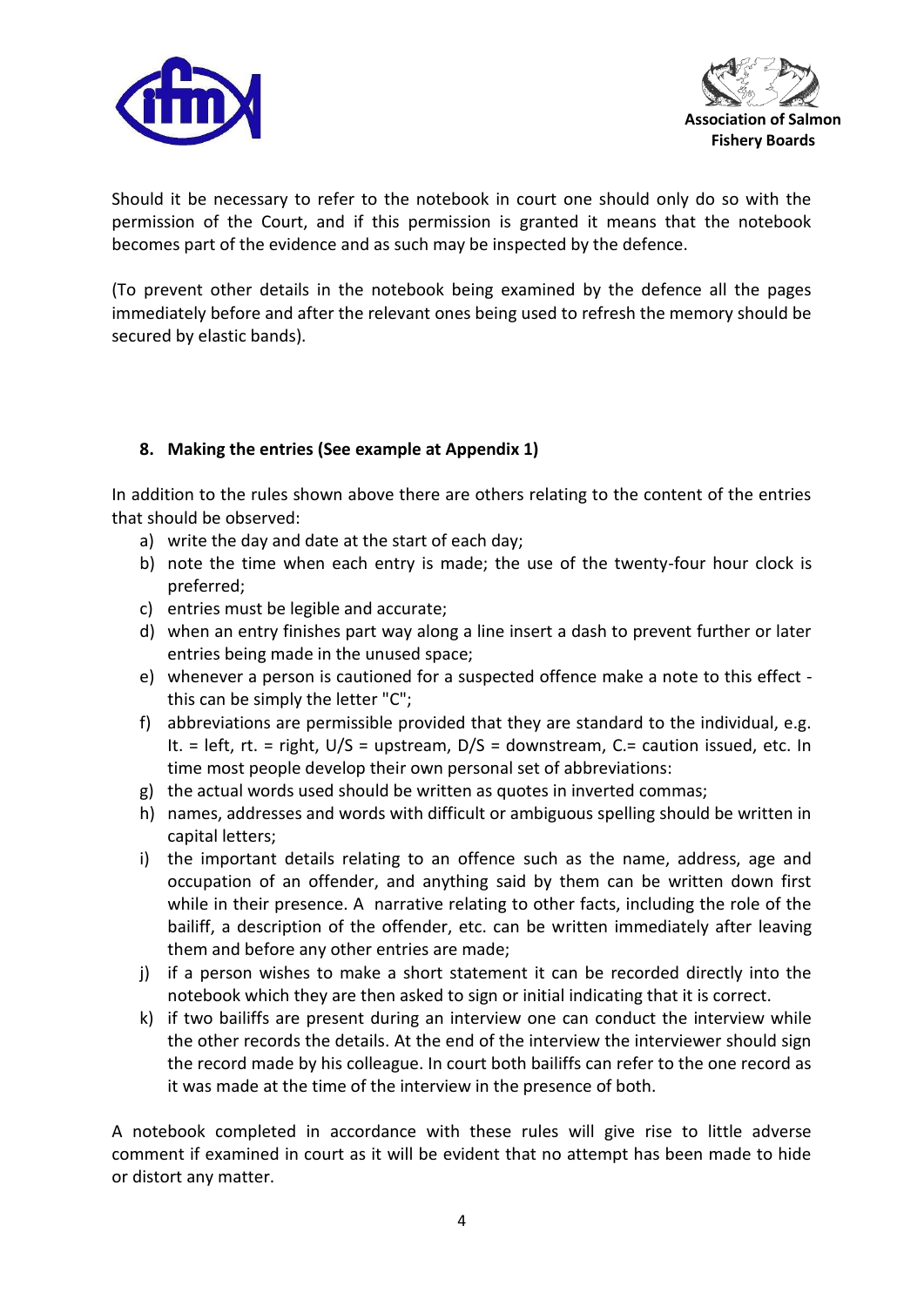



#### **Appendix 1: Specimen Notebook Entry**

Wed.7 Feb 0800 On Duty. Mobile to lower river for FP(1) RtB(2) Sandy Beds--

0820 Saw poacher XXXXX in grey Citroen, Reg XXX XXX. Pass on to-- Insp. No other persons onboard.------"--"------

0840 Arrived Sandy Beds. Parked vehicle out of sight. No fresh marks in to field. FP to Burn Bridge.-----------------

910 Sighted rod on Lt/B opposite Dog Hole. Took up 0bs.(3)- - ----

0930 Rod fishing fairly. Resumed FP.- -------

1000 Met dog walker on f/p (4) He reported he'd seen 2 men in camo clothing below Burn Bridge the prev day. Thought they were- bailiffs but seemed a little strange. (Check with Insp for other- bailiffs movements. Poss Obs for tomorrow if water drops).---

1015 Two persons sighted 500yds down from Coffee Rock. One fishing the other sitting back. Appeared suspicious so quiet approach.-

1025 App, ID, Warr, (5) Asked to see permit. "Didn't know I needed- one" No fish caught. First time on river. Advised to stop fishing- until permit obtained. Directed them to the PO to purchase-- Resumed FP. Lt/B clear to Chain Br. Returned to vehicle.- - ---

1115 In to Pol Stn to see Sgt Black. Discussed plan for Op (6) this pm. Confirmed traffic car available. Phoned Insp to relay. Arranged- team up for 2100.---------------

1210 Checked back @ Coffee Rock. Both persons away

1240 VP(7) to H/waters. Checked @ Redscar & Boon Br's for fish.--- Water still dirty & unlampable.

1405 Met shepherd at top of Fell's Crag. Reported he had not seen any strange vehc on the road but that there had been a lot of fish pass over the ford in the last few days. Checked it. Nothing vis (8)- - -

1520 RTB. Off Duty. Prep for night Pat.- ----------